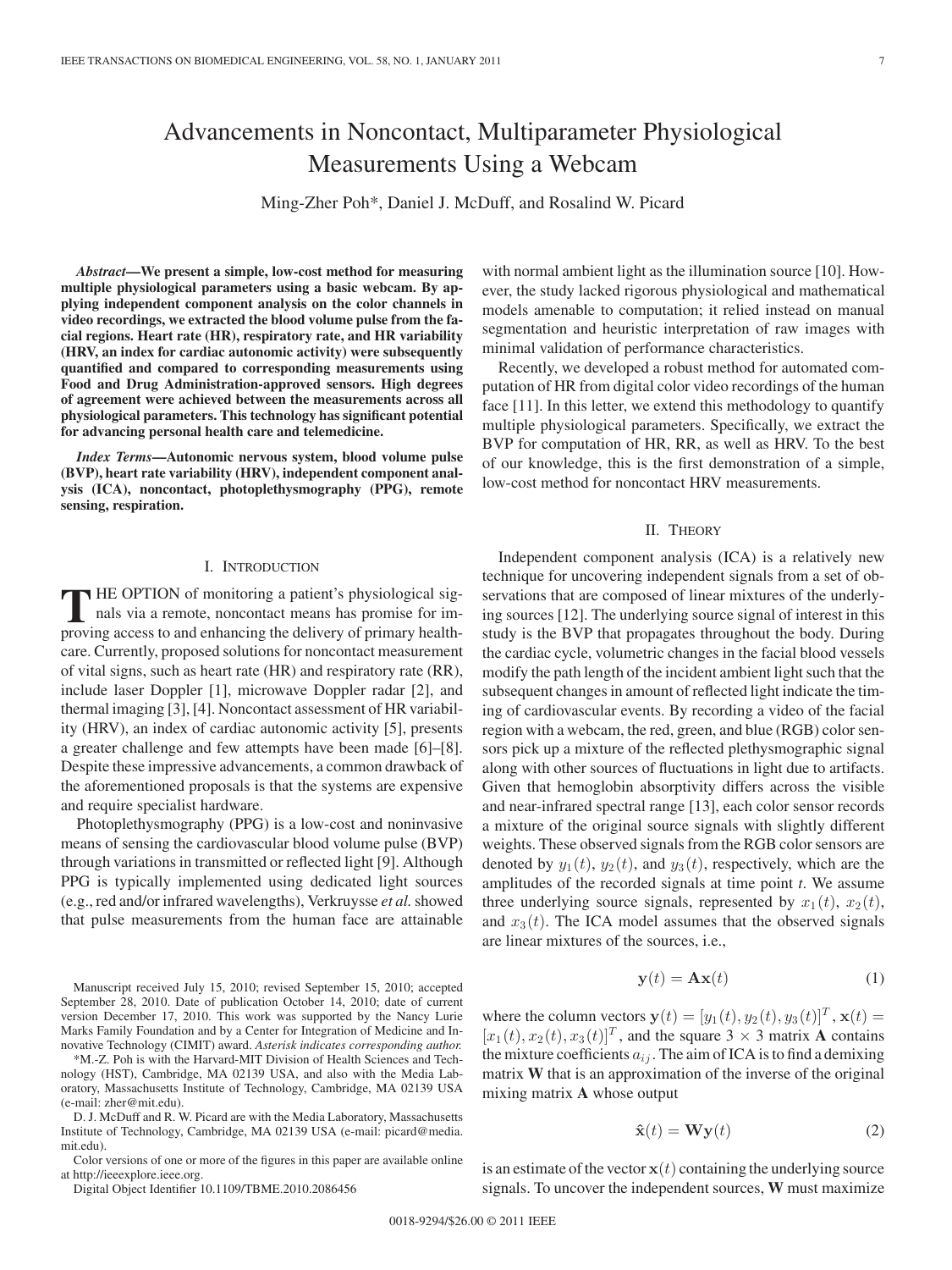the non-Gaussianity of each source. In practice, iterative methods are used to maximize or minimize a given cost function that measures non-Gaussianity.

#### III. METHODS

### *A. Experimental Procedure*

This study was approved by the Institutional Review Board, Massachusetts Institute of Technology. Our sample featured 12 participants of both genders (four females), different ages (18– 31 years) and skin color. All the participants provided their informed consent. The experiments were conducted indoors and with a varying amount of ambient sunlight entering through windows as the only source of illumination. Participants were seated at a table in front of a laptop at a distance of approximately 0.5 m from the built-in webcam (iSight camera). During the experiment, participants were asked to keep still, breathe spontaneously, and face the webcam while their video was recorded for one minute. All videos were recorded in color (24-bit RGB with three channels  $\times$  8 bits/channel) at 15 frames per second (fps) with pixel resolution of  $640 \times 480$  and saved in AVI format on the laptop. We also recorded their BVP and spontaneous breathing using an FDA-approved finger BVP sensor and chest belt respiration sensor (Flexcomp Infiniti by Thought Technologies Ltd.), respectively at a sampling rate of 256 Hz.

#### *B. Recovery of BVP from Webcam Recordings*

All the video and physiological recordings were analyzed offline using custom software written in MATLAB. Fig. 1 provides an overview of the stages involved in our approach to recover the BVP from the webcam videos. We utilized the Open Computer Vision library [14] to automatically identify the coordinates of the face location in the first frame of the video recording using a boosted cascade classifier [15]. The algorithm returned the *x*and *y*-coordinates along with the height and width that define a box around the face. We selected the center 60% width and full height of the box as the region of interest (ROI) for our subsequent calculations.

The ROI was then separated into the three RGB channels [see Fig. 1(b)] and spatially averaged over all pixels in the ROI to yield a red, blue, and green measurement point for each frame and form the raw signals [see Fig. 1(c)]  $y_1(t)$ ,  $y_2(t)$ , and  $y_3(t)$ , respectively. Each trace was 1 min long. The raw traces were detrended using a procedure based on a smoothness priors approach [16] with the smoothing parameter  $\lambda = 10$  (cutoff frequency of 0.89 Hz) and normalized as follows:

$$
y_i'(t) = \frac{y_i(t) - \mu_i}{\sigma_i} \tag{3}
$$

for each  $i = 1, 2, 3$  where  $\mu_i$  and  $\sigma_i$  are the mean and standard deviation of  $y_i(t)$ , respectively. The normalized raw traces are then decomposed into three independent source signals using ICA [see Fig. 1(d)] based on the joint approximate diagonalization of eigenmatrices (JADE) algorithm [17]. ICA is able



Fig. 1. Recovery of the BVP waveform. (a) Face within the first video frame is automatically detected to locate the ROI. (b) ROI is decomposed into red, green, and blue channels for each frame and spatially averaged to form (c) the raw signals. After the raw signals are detrended and normalized, ICA is applied to separate three independent sources. In this example, the BVP is visible in the second source signal.

to perform motion-artifact removal by separating the fluctuations caused predominantly by the BVP from the observed raw signals [11]. However, the order in which ICA returns the independent components is random. Thus, the component whose power spectrum contained the highest peak was then selected for further analysis.

#### *C. Quantification of Physiological Parameters*

The separated source signal was smoothed using a five-point moving average filter and bandpass filtered (128-point Hamming window, 0.7–4 Hz). To refine the BVP peak fiducial point, the signal was interpolated with a cubic spline function at a sampling frequency of 256 Hz. We developed a custom algorithm to detect the BVP peaks in the interpolated signal and applied it to obtain the interbeat intervals (IBIs). To avoid inclusion of artifacts, such as ectopic beats or motion, the IBIs were filtered using the noncausal of variable threshold (NC-VT) algorithm [18] with a tolerance of 30%. HR was calculated from the mean of the IBI time series as  $60/\overline{1 \text{B1}}$ .

Analysis of HRV was performed by power spectral density (PSD) estimation using the Lomb periodogram. The lowfrequency (LF) and high frequency (HF) powers were measured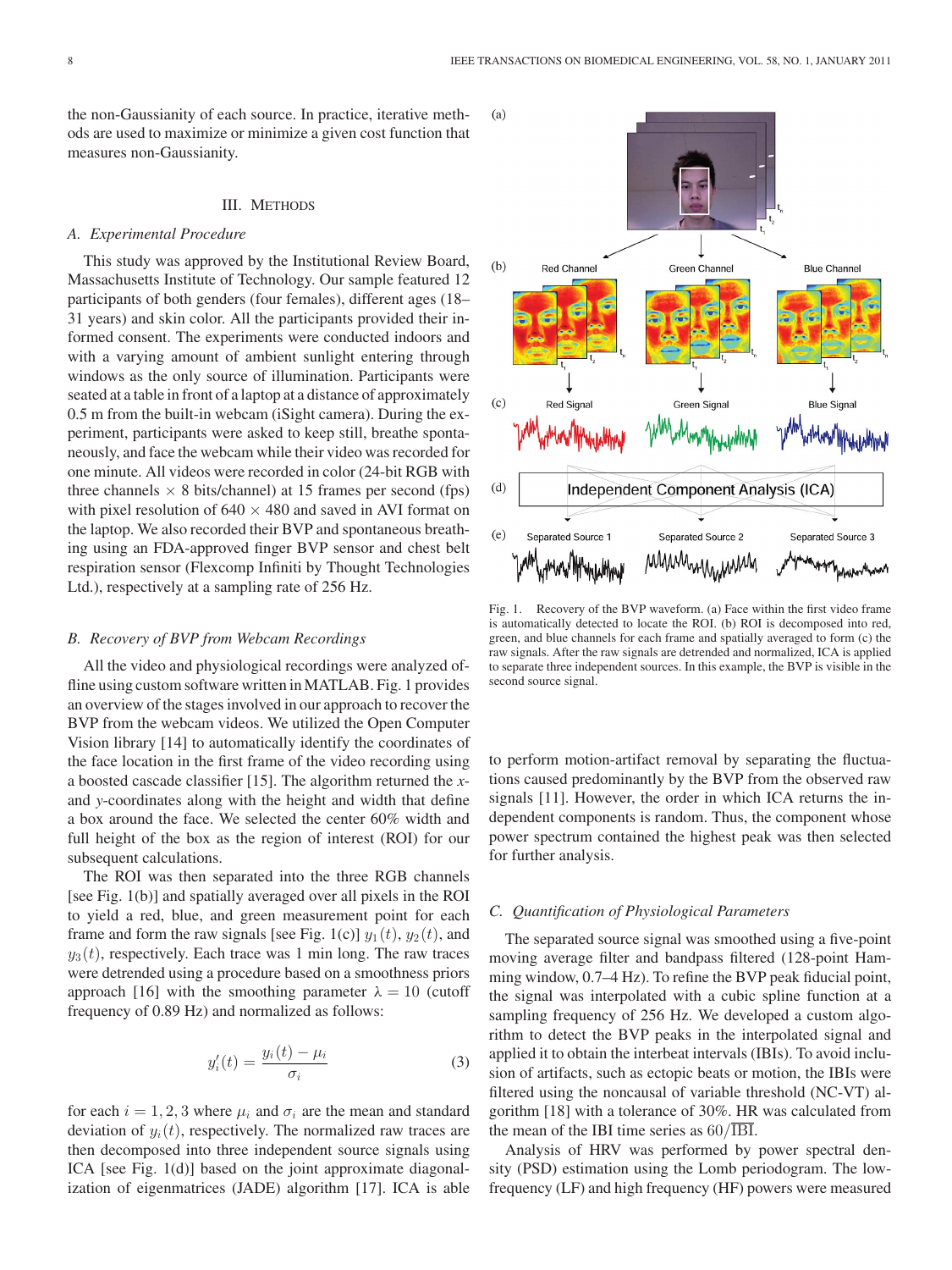as the area under the PSD curve corresponding to 0.04–0.15 and 0.15–0.4 Hz, respectively, and quantified in normalized units (n.u.) to minimize the effect on the values of the changes in total power. The LF component is modulated by baroreflex activity and includes both sympathetic and parasympathetic influences [19]. The HF component reflects parasympathetic influence on the heart through efferent vagal activity and is connected to respiratory sinus arrhythmia (RSA), a cardiorespiratory phenomenon characterized by IBI fluctuations that are in phase with inhalation and exhalation. We also calculated the LF/HF ratio, considered to mirror sympatho/vagal balance or to reflect sympathetic modulations.

Since the HF component is connected with breathing, the RR can be estimated from the HRV power spectrum. When the frequency of respiration changes, the center frequency of the HF peak shifts in accordance with RR [20]. Thus, we calculated RR from the center frequency of the HF peak  $f_{\text{HFpeak}}$  in the HRV PSD derived from the webcam recordings as  $60/f_{\text{HFpeak}}$ . The respiratory rate measured using the chest belt sensor was determined by the frequency corresponding to the dominant peak  $f_{\text{responseak}}$  in the PSD of the recorded respiratory waveform using  $60/f_{\text{responseak}}$ .

## IV. RESULTS

Using the techniques detailed in Section III, we extracted the BVP waveforms from the webcam recordings via ICA. A typical example of the recovered BVP recordings is shown in Fig. 2(a) along with the BVP recorded with the Flexcomp sensor. It is evident that the two signals are in close agreement and their respective IBI signals are comparable [see Fig. 2(b)]. Since the IBI series is irregularly time-sampled, we utilized the Lomb periodogram to obtain the PSD to avoid resampling and inferring probable replacement values for excluded samples. The resulting spectra are presented in Fig 2(c). Both spectra are comparable and exhibit a dominant HF component. A second example of HRV assessment is shown in Fig.  $2(d)$ –(f). Once again, the BVP and IBI signals are similar and the HRV power spectra both exhibit a dominant LF component.

We were able to determine RR from the HRV power spectrum by locating the center frequency of the HF peak. Fig. 3(a) presents an IBI time series and its corresponding PSD [see Fig. 3(b)]. The center frequency of the HF peak was 0.23 Hz (14 breaths/min) and corresponds to the fundamental breathing rate computed from the PSD [see Fig. 3(d)] of the measured respiratory signal using a chest belt sensor [see Fig. 3(c)].

The level of agreement between the physiological measurements by our proposed method and reference sensors was accessed using Pearson's correlation coefficients (*n* = 12). Correlation scatter plots for each measured parameter are shown in Fig. 4. The webcam-derived physiological measurements were strongly correlated across all parameters with  $r = 1.0$  for HR,  $r = 0.92$  for HF and LF,  $r = 0.88$  for LF/HF, and  $r = 0.94$  for RR (*p* < 0.001 for all). The root-mean-squared error of the HR, HF, LF, LF/HF, and RR was 1.24 beats/min, 12.3 and 12.3 n.u., 1.1, and 1.28, respectively.



Fig. 2. HRV assessment using a webcam (thin gray lines) in comparison with a finger BVP sensor (thick black lines). (a) BVP waveform (selected source signal was smoothed using a five-point moving average filter and bandpass filtered, 0.7–4 Hz). (b) IBIs formed by extracting the peaks from the BVP waveforms. (c) Normalized Lomb periodogram of the detrended IBIs exhibiting a dominant HF component. (d)–(f) Examples of a recording exhibiting a dominant LF component.



Fig. 3. Comparison of RR assessment between a webcam (thin gray lines) and a chest belt respiration sensor (thick black lines). (a) IBI series from webcam and its (b) normalized Lomb periodogram showing HF power (0.15–0.4 Hz) centered at 0.23 Hz. (c) Respiration waveform measured by the chest belt sensor and its (d) normalized Lomb periodogram showing the fundamental respiration frequency of 0.23 Hz.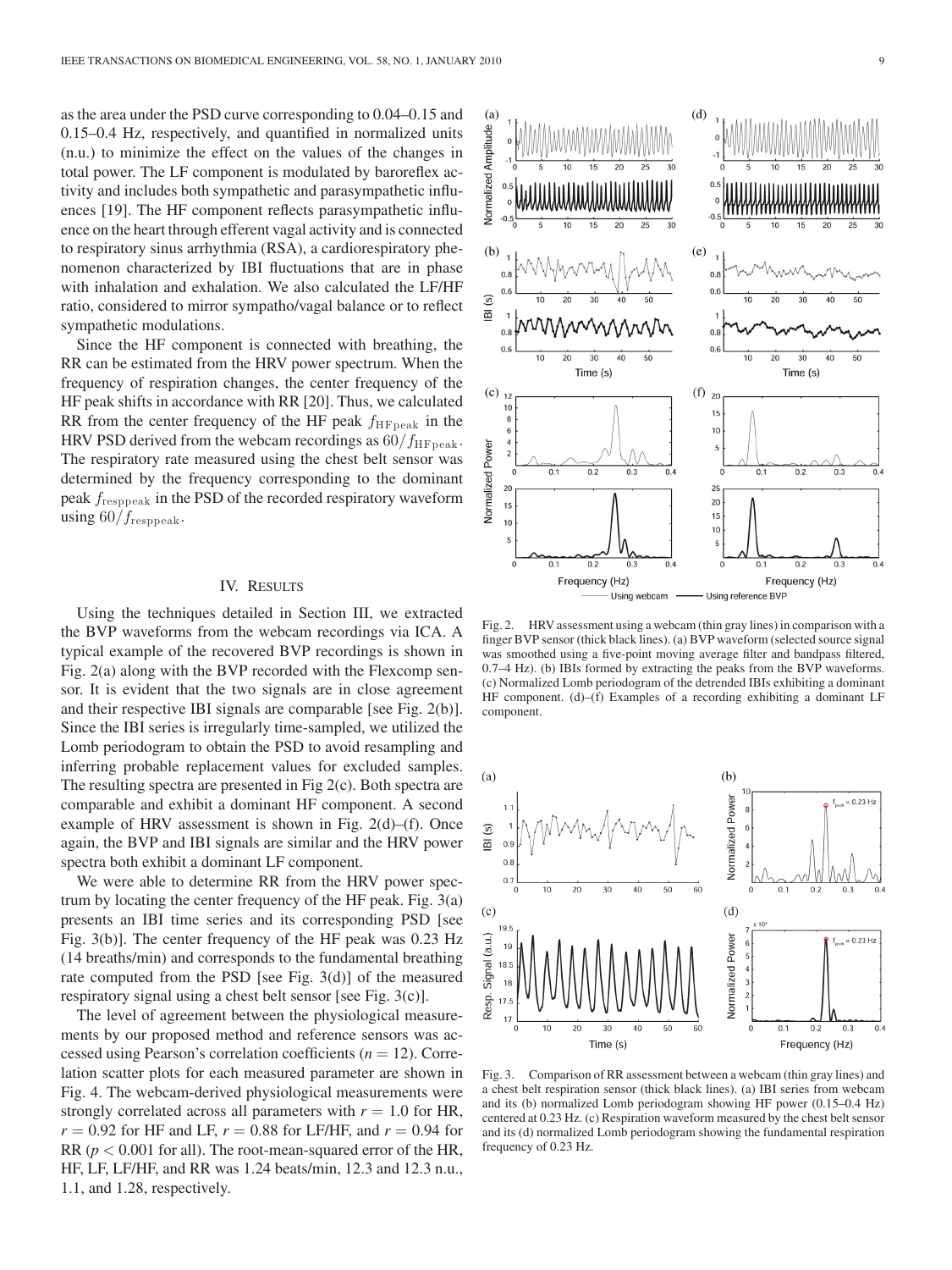

Fig. 4. Scatter plots comparing measurements of (a) HR, (b) HF, (c) LF, (d) LF/HF, and (e) RR between a webcam and reference sensors (finger BVP for HR and HRV measures, chest belt respiration sensor for RR). *p* < 0.001 for all correlations.

TABLE I SUMMARY OF OVERALL RESULTS

| Statistic                  | Heart<br>Rate<br>(bpm) | Respiratory<br>Rate<br>(breaths/min) | <b>Heart Rate Variability</b> |              |       |
|----------------------------|------------------------|--------------------------------------|-------------------------------|--------------|-------|
|                            |                        |                                      | LF<br>(n.u.)                  | ΗF<br>(n.u.) | LF/HF |
| Mean error                 | 0.95                   | 0.12                                 | 7.53                          | 7.53         | 0.57  |
| SD of error                | 0.83                   | 1.33                                 | 10.17                         | 10.17        | 0.98  |
| <b>RMSE</b>                | 1.24                   | 1.28                                 | 12.3                          | 12.3         | 1.1   |
| Correlation<br>coefficient | 1.00                   | 0.94                                 | 0.92                          | 0.92         | 0.88  |

All analyses performed on one-minute recordings from 12 participants.

### V. DISCUSSION

On the basis of the results from the present study (see Table I), we have demonstrated the feasibility of using a simple webcam to measure multiple physiological parameters. This includes vital signs, such as HR and RR, as well as correlates of cardiac autonomic function through HRV. Our data demonstrate that there is a strong correlation between these parameters derived from webcam recordings and standard reference sensors. Regarding the choice of measurement epoch, a recording of 1–2 min is needed to assess the spectral components of HRV [5] and an averaging period of 60 beats improves the confidence in the single timing measurement from the BVP waveform [9]. The face detection algorithm is subject to head rotation limits. About three axes of pitch, rotation, and yaw, the limits were  $32.6° \pm 4.84°$ ,  $33.4° \pm 2.34°$ , and  $18.6° \pm 3.75°$  from the frontal position.

The results must be considered in light of several limitations of the present study. First, the webcam video sampling rate fluctuated around 15 fps due to the use of a standard PC for image acquisition, causing misalignment of the BVP peaks compared to the reference signal. The performance could be boosted, if each video frame was time stamped and the signals were resampled. Second, the video sampling rate is much lower than the recommended rates ( $\geq$ 250 Hz) for HRV analysis. By interpolating at 256 Hz to refine the peaks in the BVP and improve timing estimations, we achieved the high correlations in Table I. We acknowledge that PPG beat-to-beat variability can be affected by changes in the pulse transit time, which is related to arterial compliance and blood pressure, but it has been shown to be a good surrogate of HRV at rest [21]. Another limitation of this system is that only three source signals can be recovered. However, our results suggest that this is sufficient to obtain accurate measurements of the BVP. Our findings should motivate extensive validation and continued systematic exploration of these variables.

#### **REFERENCES**

- [1] S. Ulyanov and V. Tuchin, "Pulse-wave monitoring by means of focused laser beams scattered by skin surface and membranes," in *Proc. SPIE*, Los Angeles, CA, 1884, pp. 160–167.
- [2] E. Greneker, "Radar sensing of heartbeat and respiration at a distance with applications of the technology," in *Proc. Conf. RADAR*, Edinburgh, U.K., 1997, pp. 150–154.
- [3] M. Garbey, N. Sun, A. Merla, and I. Pavlidis, "Contact-free measurement of cardiac pulse based on the analysis of thermal imagery," *IEEE Trans. Biomed. Eng.*, vol. 54, no. 8, pp. 1418–1426, Aug. 2007.
- [4] J. Fei and I. Pavlidis, "Thermistor at a distance: Unobtrusive measurement of breathing," *IEEE Trans. Biomed. Eng.*, vol. 57, no. 4, pp. 988–998, Apr. 2009.
- [5] M. Malik, J. Bigger, A. Camm, R. Kleiger, A. Malliani, A. Moss, and P. Schwartz, "Heart rate variability: Standards of measurement, physiological interpretation, and clinical use," *Eur. Heart J.*, vol. 17, pp. 354–381, 1996.
- [6] S. Suzuki, T. Matsui, S. Gotoh, Y. Mori, B. Takase, and M. Ishihara, "Development of non-contact monitoring system of heart rate variability (hrv)-an approach of remote sensing for ubiquitous technology," in *Proc. Int. Conf. Ergonom. Health Aspects Work Comput.*, San Diego, CA, 2009, pp. 195–203.
- [7] G. Lu, F. Yang, Y. Tian, X. Jing, and J. Wang, "Contact-free measurement of heart rate variability via a microwave sensor," *Sensors*, vol. 9, pp. 9572– 9581, 2009.
- [8] U. Morbiducci, L. Scalise, M. De Melis, and M. Grigioni, "Optical vibrocardiography: A novel tool for the optical monitoring of cardiac activity," *Ann. Biomed. Eng.*, vol. 35, pp. 45–58, Jan. 2007.
- [9] J. Allen, "Photoplethysmography and its application in clinical physiological measurement," *Physiol. Meas.*, vol. 28, pp. R1–R39, Mar. 2007.
- [10] W. Verkruysse, L. O. Svaasand, and J. S. Nelson, "Remote plethysmographic imaging using ambient light," *Opt. Expr.*, vol. 16, pp. 21434– 21445, Dec. 2008.
- [11] M. Z. Poh, D. J. McDuff, and R. W. Picard, "Non-contact, automated cardiac pulse measurements using video imaging and blind source separation," *Opt. Expr.*, vol. 18, pp. 10762–10774, May 2010.
- [12] P. Comon, "Independent component analysis, a new concept?" *Signal Process.*, vol. 36, pp. 287–314, 1994.
- [13] W. G. Zijlstra, A. Buursma, and W. P. Meeuwsen-van der Roest, "Absorption spectra of human fetal and adult oxyhemoglobin, deoxyhemoglobin, carboxyhemoglobin, and methemoglobin," *Clin. Chem.*, vol. 37, pp. 1633–1638, Sep. 1991.
- [14] A. Noulas and B. Kröse, "EM detection of common origin of multi-modal cues," in *Proc. ACM Conf. Multimodal Interfaces*, 2006, pp. 201–208.
- [15] P. Viola and M. Jones, "Rapid object detection using a boosted cascade of simple features," in *Proc. IEEE Conf Comput. Vis. Pattern Recognit.*, 2001, pp. I-511–I-518.
- [16] M. P. Tarvainen, P. O. Ranta-Aho, and P. A. Karjalainen, "An advanced detrending method with application to HRV analysis," *IEEE Trans. Biomed. Eng.*, vol. 49, no. 2, pp. 172–175, Feb. 2002.
- [17] J.-F. Cardoso, "High-order contrasts for independent component analysis," *Neural Comput.*, vol. 11, pp. 157–192, 1999.